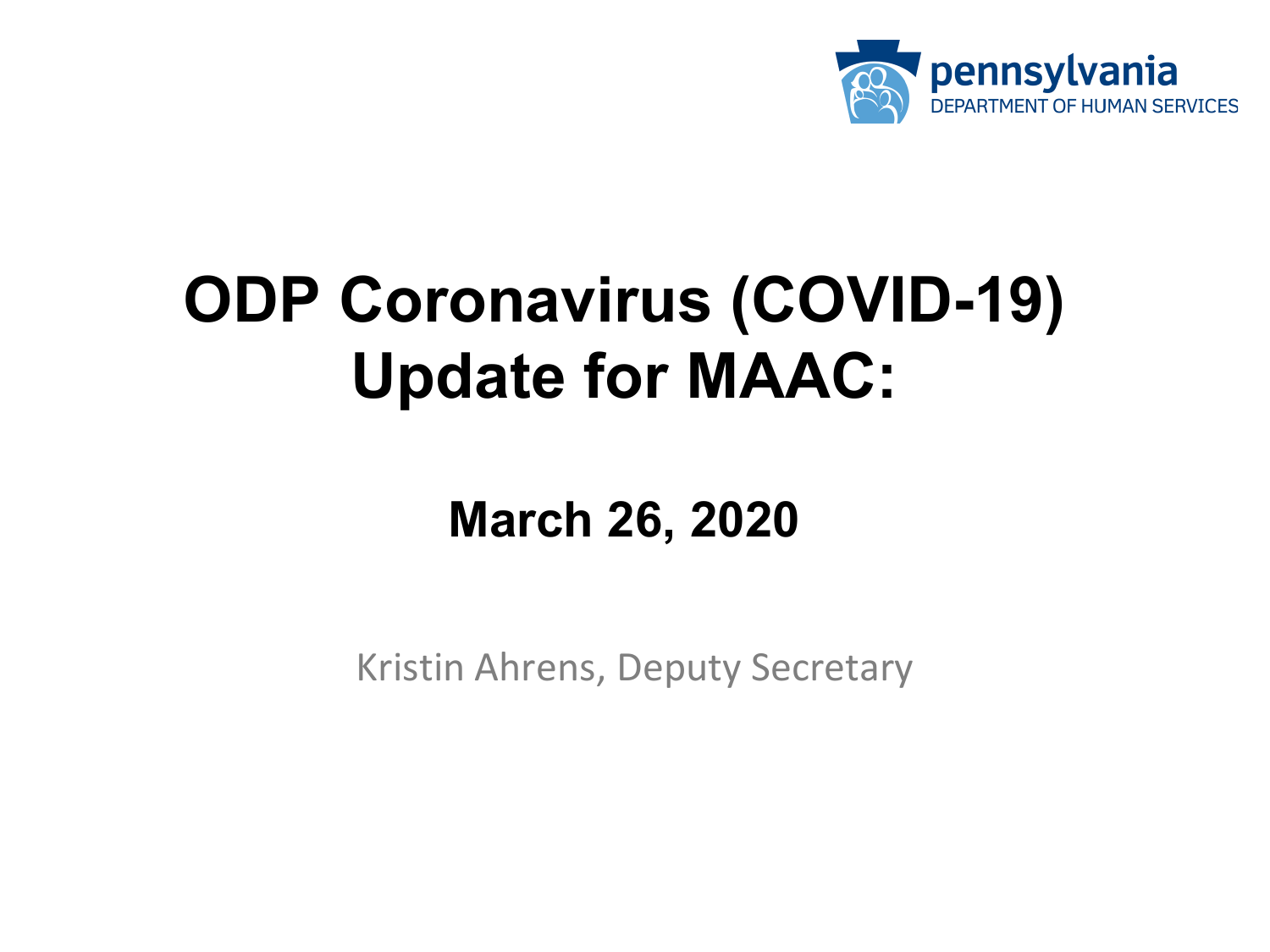

# **ODP's Approach**

- **1. Slow the spread of the virus**
- **2. Redeploy staff where needed most**

**3. Long term stability of community system**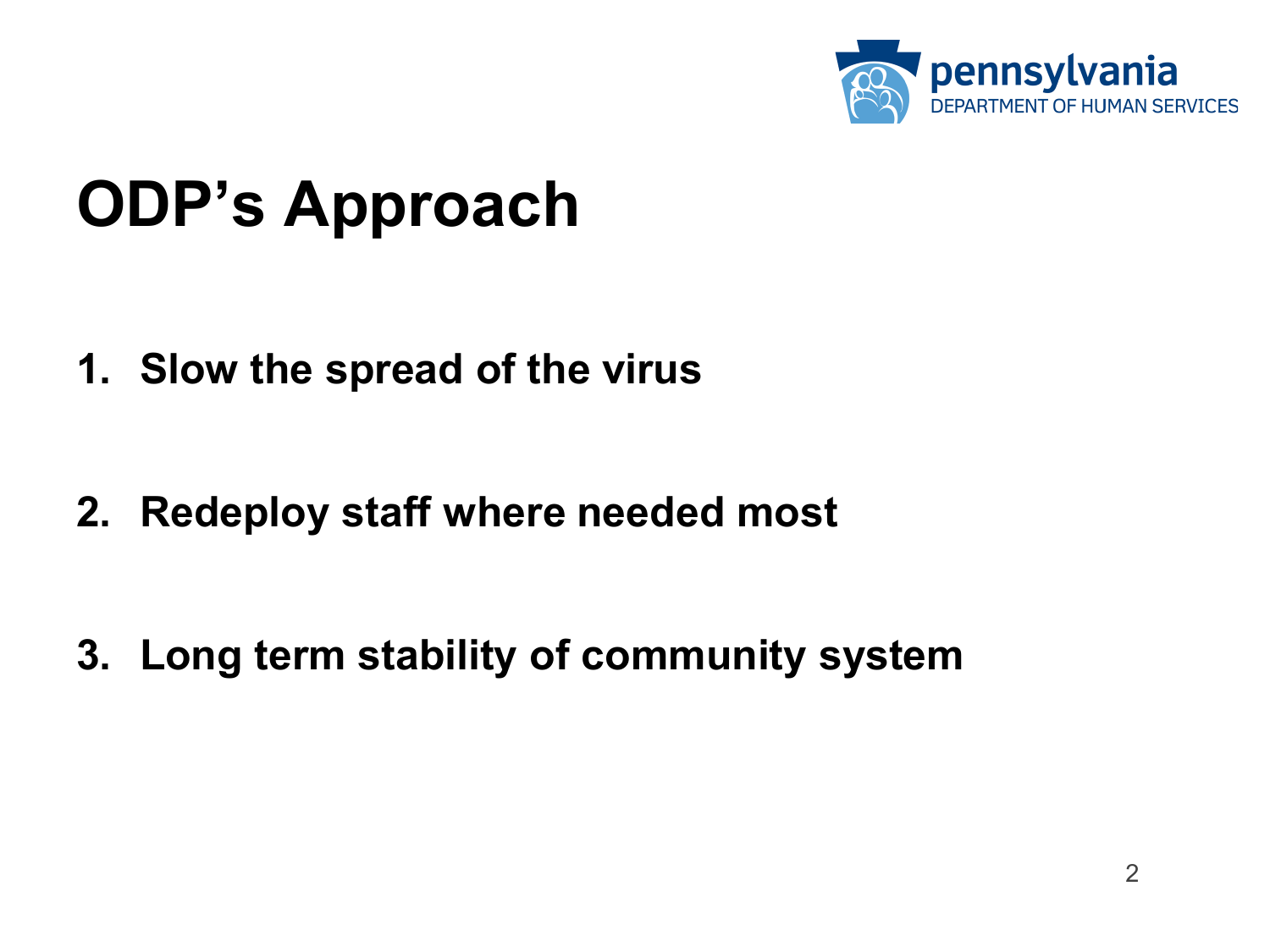

#### **Appendix K: Emergency Preparedness and Response**

- CMS process for submitted emergency changes to approved waiver agreements
- ODP submitted emergency amendments to the 3 ID/A and the AAW 3/13/2020
- CMS approved all emergency applications on 3/18/2020
- Effective date of emergency amendments is 3/11/2020 3/11/21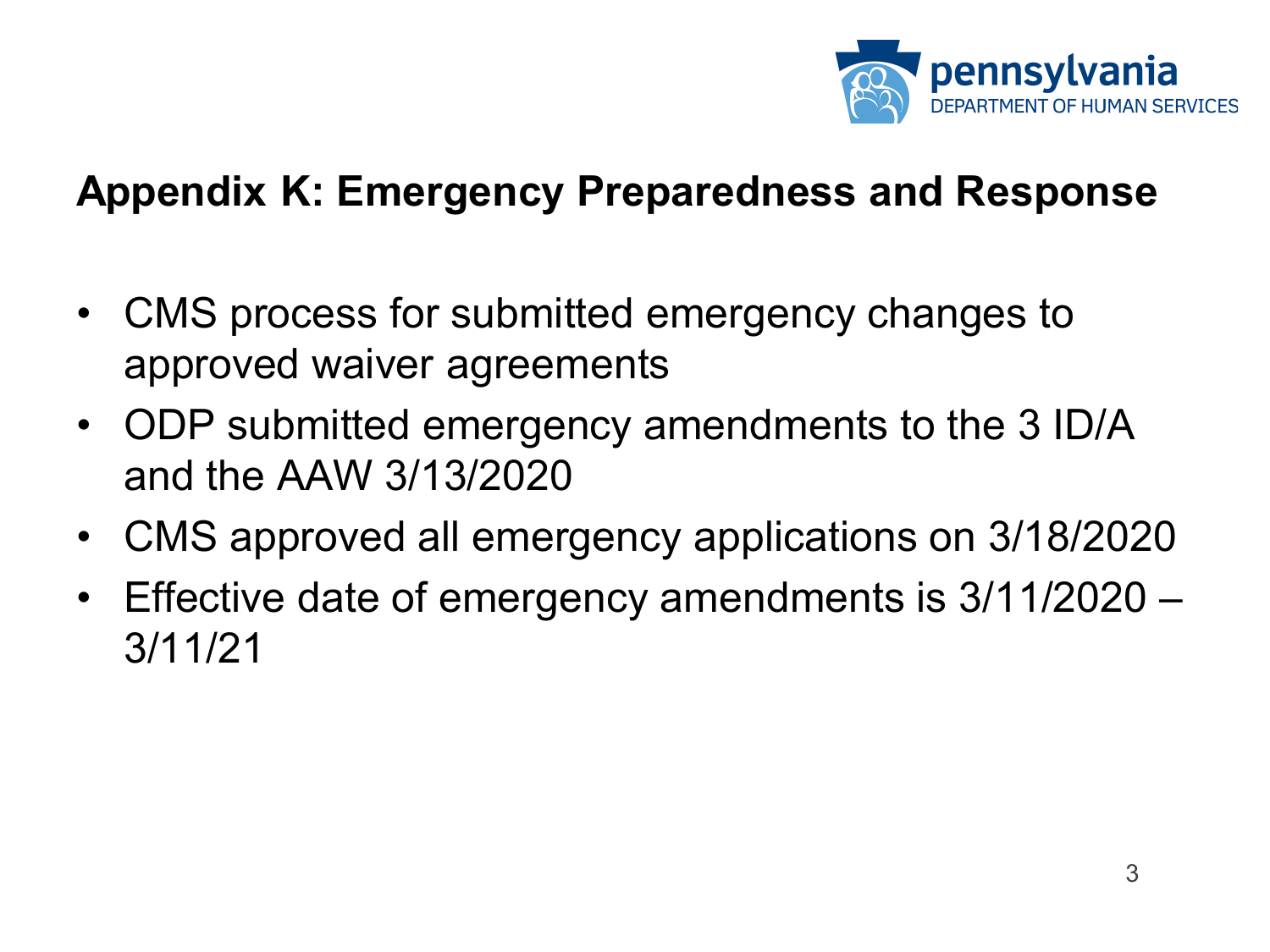

## **Slow the Spread of the Virus**

- Supports Coordination provided remotely or by telephone
- Limitation of visitors in residential programs
- Closure of facilities providing Community Participation Support (Older Adult Day, Adult Training, Prevocational)
- Suspension of Supports Intensity Scale and Independent Monitoring for Quality assessments
- Annual licensing inspections suspended
- Remote delivery of multiple services including In-Home and Community, Community Participation Supports, Companion, Specialized Skills Development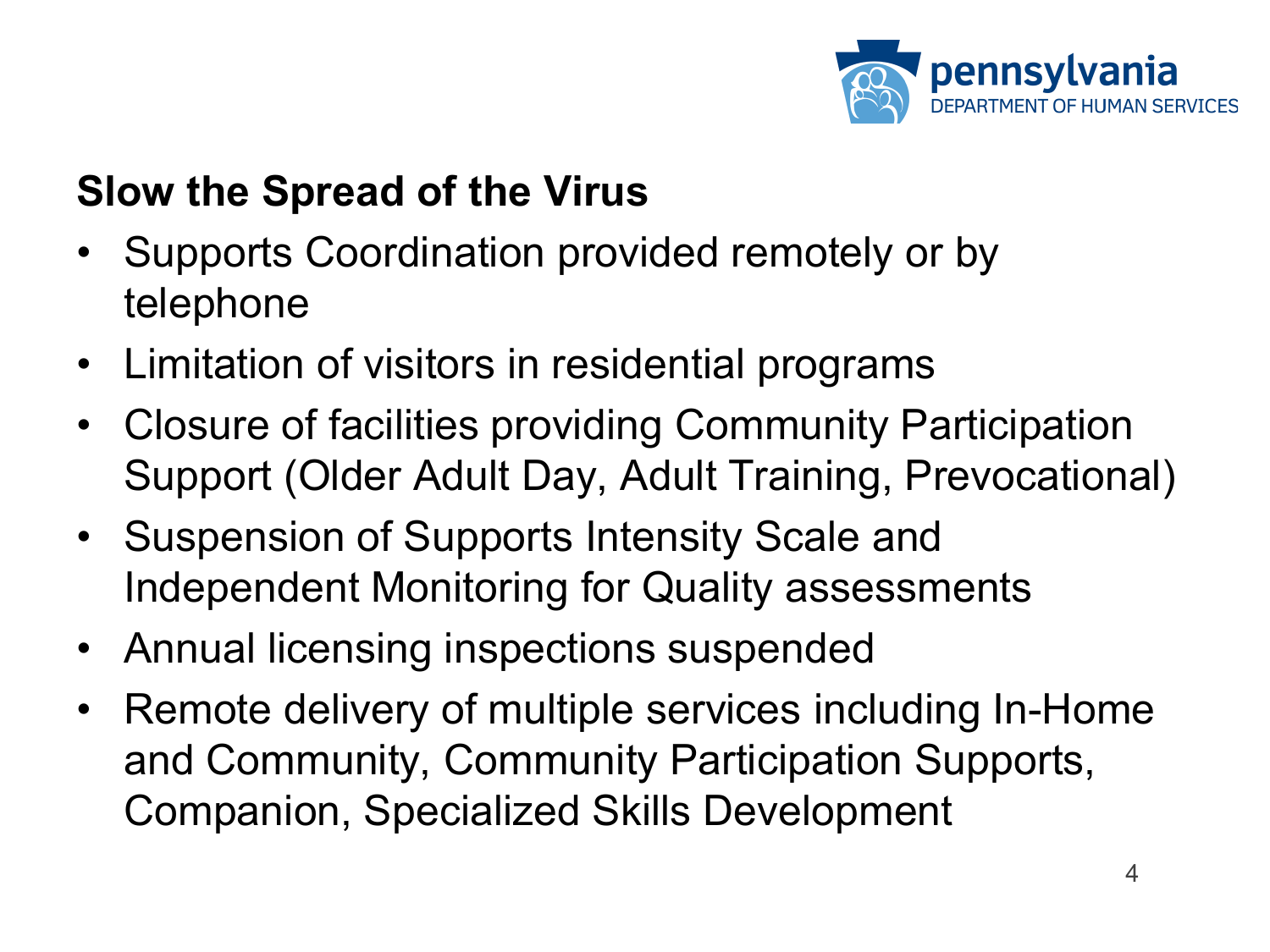

# **Redeploy Staff Where Needed Most**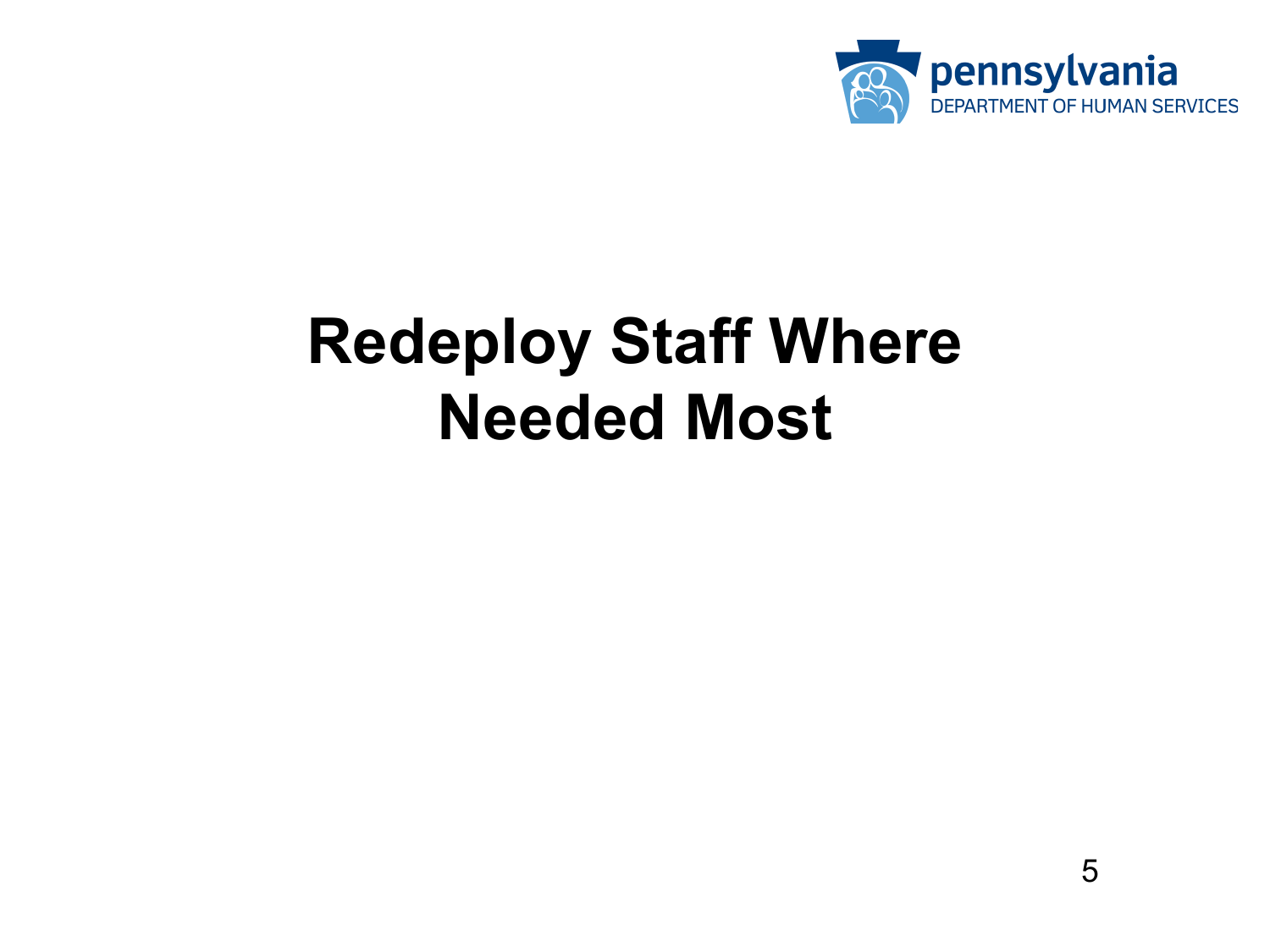

#### **Where Staff Will be Needed Most**

- Residential
- Family caregivers who fall ill, are essential workers in healthcare, first responders, human services
- In response to infections, need for isolation, quarantine
- Support in hospital settings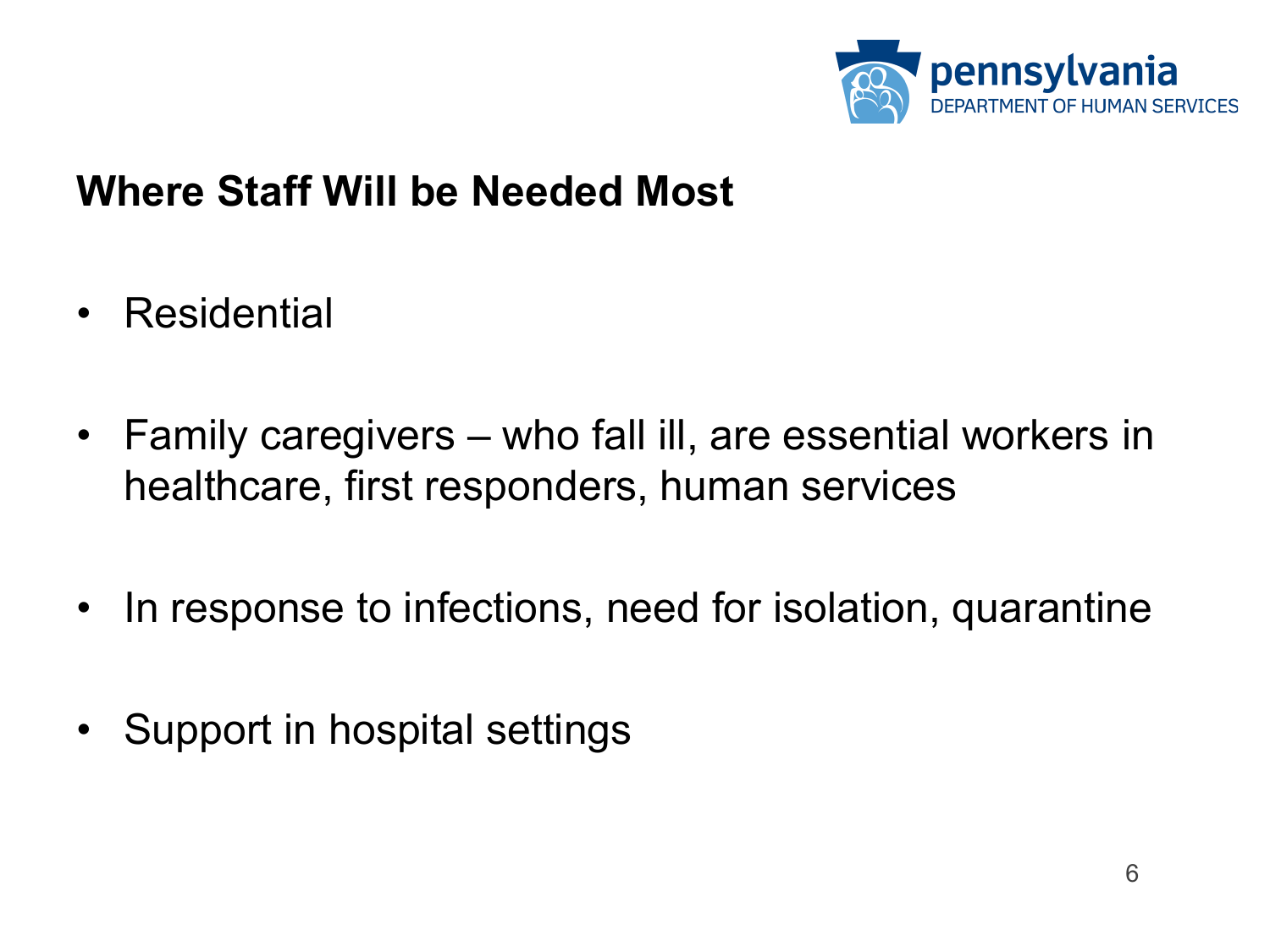

### **Flexibility to Allow for Necessary Movement of Staff and Service Provision**

- Changes to use Community Participation Support (CPS)/Day Habilitation staff in private homes and residential programs
- Staff Qualification changes
- P/FDS and Community Living cap exceptions may be temporarily exceeded to provide emergency care provision.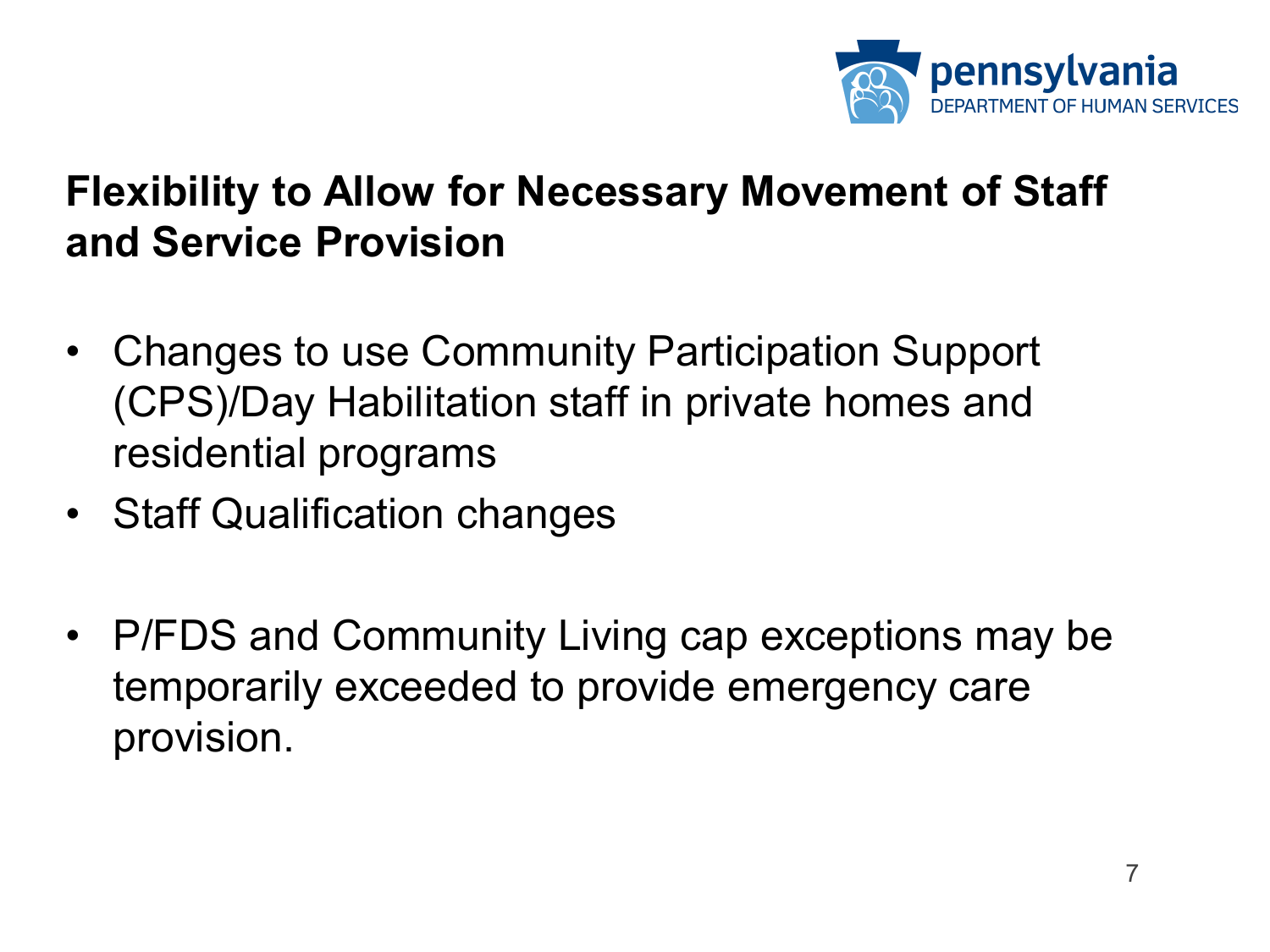

### **Flexibility to Meet Staffing Needs in Residential**

- Size of location
- Staffing ratios
- Supplemental Habilitation/Temporary Supplemental services
- Shift Nursing
- Location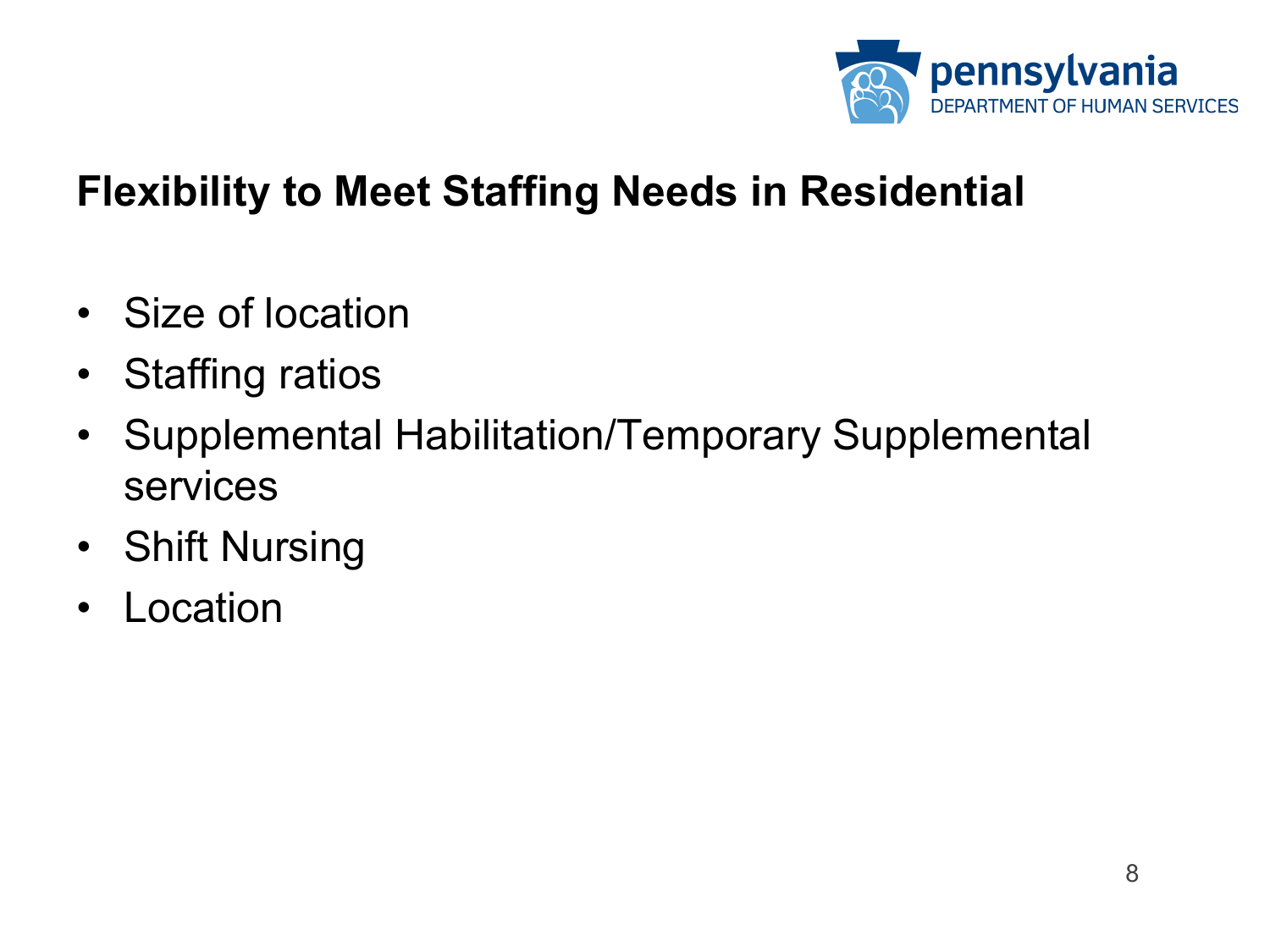

## **Long Term Stability of Community System**

- Waiver of Prudent Pay for all ID/A and AAW waiver services beginning pay cycle 3/21/2020
- Retainer Payments for CPS/Day Habilitation Providers
	- Retainer payments for CPS/Day Habilitation providers up to 75% of previous average billing
	- *CPS/*Day Habilitation *providers highly encouraged to redeploy staff in areas most needed* – need these DSPs in workforce!
- Enhanced rates